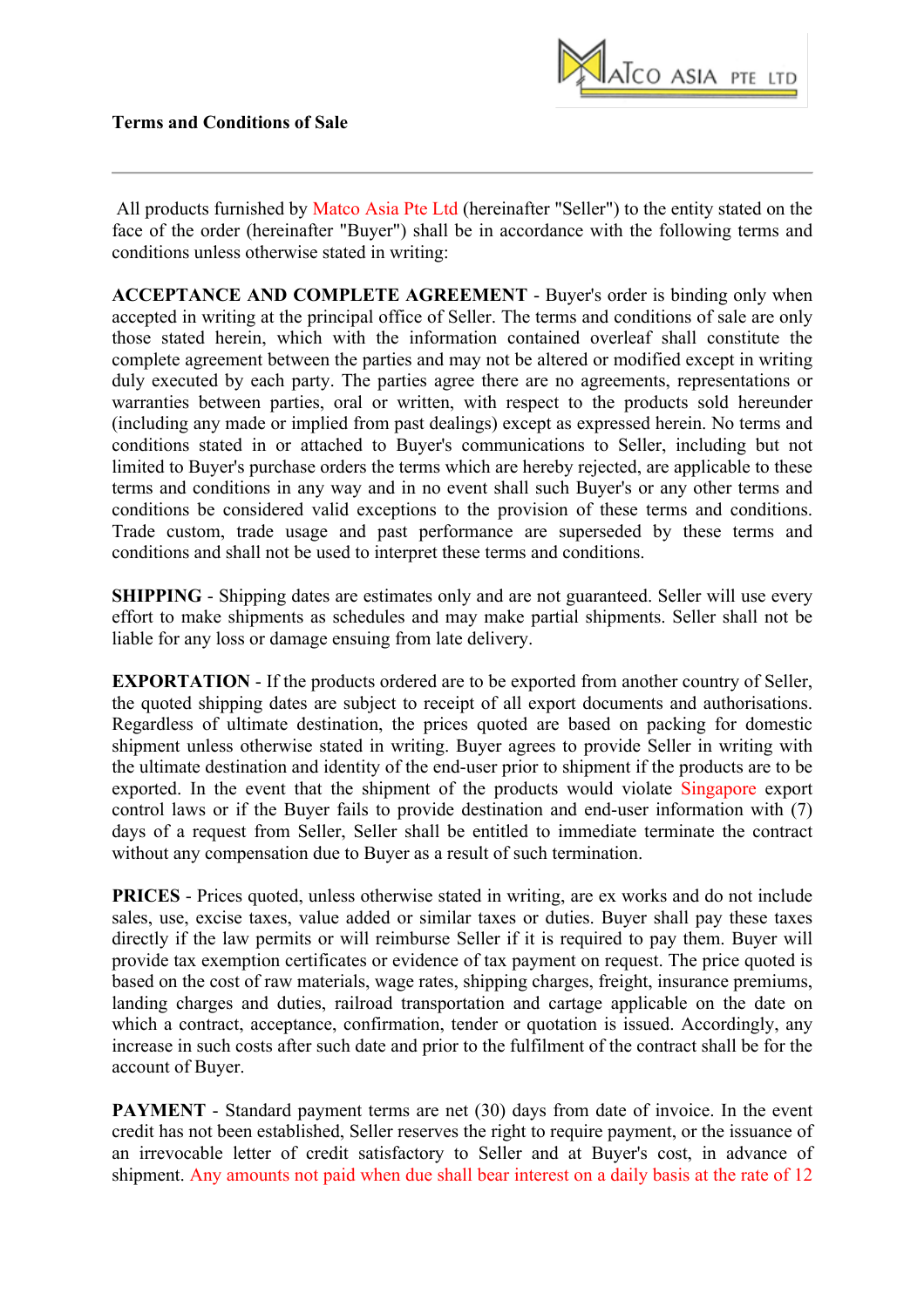

% per annum or at the highest rate permitted by law (whichever is less), from the date of shipment until paid. Should there be any dispute as to whether the products conform to contract or whether any obligation has been properly performed by Seller, Buyer undertakes that, notwithstanding such dispute, it shall not withhold any payment due, but shall pay any such amount to Seller on the due date thereof. The remedy of Buyer in such circumstances shall be limited to an action against Seller for the repayment of all or any relevant portion of any payment effected by Buyer.

**SOLVENCY** - Buyer's order will be deemed a representation that Buyer is solvent and able to pay for the products ordered. If Buyer fails to make payments when due or if bankruptcy or insolvency proceedings (including judicial composition proceedings) are instituted by or against Buyer, or if Buyer makes an assignment for the benefit of creditor, Buyer will be deemed to be in default and Seller will have the right to terminate forthwith its obligations by written notice to Buyer, in which case the termination provisions set out below shall apply.

**CANCELLATION** - No products maybe returned without prior written approval of Seller. Orders placed with and accepted by Seller may not be cancelled except upon Seller's written consent prior to shipment and Buyer's acceptance of Seller's cancellation charges which shall protect Seller against all costs and losses. Seller reserves the right to cancel any sale hereunder without liability to Buyer (except for refund of monies already paid) if the manufacture or sale of the products is or becomes technically or economically impractical.

**MANUFACTURE** - Seller reserves the right to discontinue the manufacture of, or change or modify the design and/or construction of the products sold pursuant to these terms and conditions, without incurring any obligation to Buyer.

**INSPECTION** - All products must be inspected within five (5) calendar days of receipt. If any damage is discovered, a claim must be filed with the carrier. A full report of the damage must be forwarded to Seller so that it can arrange for repair or replacement. Failure to comply with this provision precludes Buyer from making any claim against Seller in respect of any damage to the products.

**TITLE AND RISK** - The title in the products shall not pass until payment has been received in full by Seller and in the meantime title is expressly reserved in favour of Seller. Pending receipt of payment in full by Seller, Buyer shall store the products in such a way to ensure that they are preserved in the same condition as they were received, that they can at all times be identified as Seller's property and are separate from any other goods in Buyer's possession. Notwithstanding the foregoing risk in the products shall pass to Buyer upon delivery.

**WARRANTY** - All products that Seller manufactures are warranted, when paid for and properly installed, operated and maintained, to be free from defects in material and workmanship and to conform to the specifications, if any, listed on the other side of this form. If no specifications are listed, the products are warranted to conform to Seller's currently published specifications. The warranty period is twelve months from delivery to the Buyer. No warranty is given for products or components manufactured by companies not affiliated by ownership with Seller, or for products which have been subject to misuse, improper installation, corrosion, or which have been disassembled, modified or repaired by unauthorized persons. Seller must receive written notice of the defect from Buyer within the warranty period. Seller's liability is limited solely to servicing or adjusting any product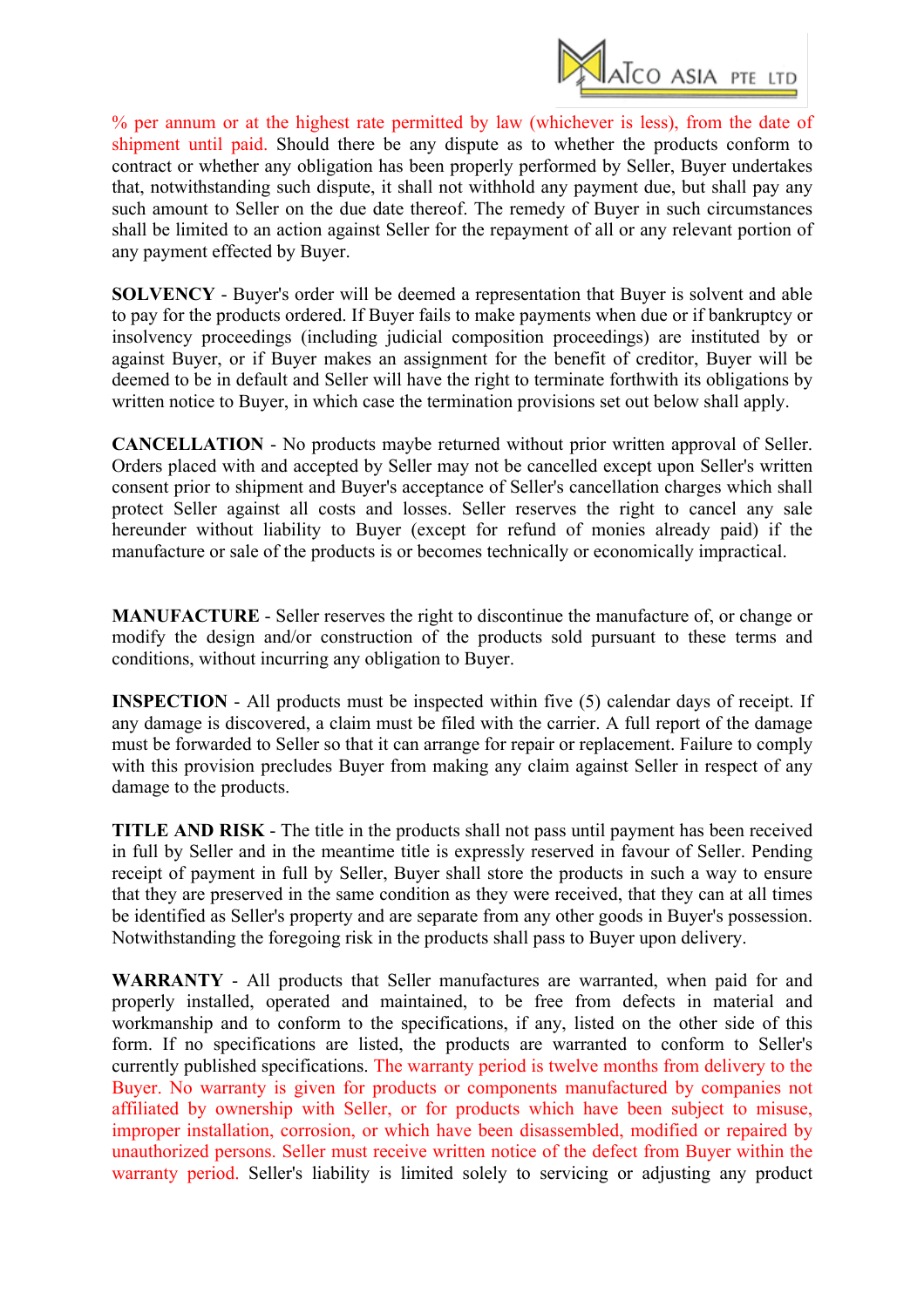

returned to Seller's factory for that purpose, including replacing any defective parts therein or, at Seller's option, refunding to Buyer the purchase price allocable to the nonconforming product. Buyer must pay packing, crating and transportation costs to and from Seller's factory. At Buyer's request, Seller will make reasonable efforts to provide warranty service at the Buyer's premises, provided the Buyer pays Seller's then current rates for field service and the associated travel and living expenses. If a fault has been caused by improper installation, maintenance or use, or by abnormal conditions of operation, repairs will be billed at normal rates. If any fault arises, the following steps must be taken: A. Notify Seller of the product model number, serial number and details of the difficulty. On receipt of this information, Buyer will be given service data or shipping instructions. B. On receipt of Seller's shipping instructions, forward the product prepaid. If the product or the fault is not covered by warranty, an estimate of charges will be furnished before work begins.

SELLER DISCLAIMS ALL OTHER WARRANTIES, WHETHER EXPRESS, IMPLIED OR STATUTORY, SUCH AS WARRANTIES OF MERCHANTABILITY AND FITNESS FOR PURPOSE. SELLER ALSO DISCLAIMS ALL WARRANTIES REGARDING ANY ANCILLARY SERVICES RENDERED.

**POLLUTION** - Buyer agrees to indemnify, defend and hold Seller harmless against any loss, damage, expense, claim and any other cost or liability (including, but not limited to, fines and penalties to the extent permitted by law, clean-up or other remedial or containment costs, or legal, technical or other professional fees) arising as a result of any pollution, contamination, or other loss or damage to the environment or natural resources which arise in connection with any goods or services provided by Seller under the contract, regardless of cause, including without limitation Seller's negligence, strict liability, or other act or omission.

**DRAWINGS** - Any drawings submitted herewith are only to show the general style, arrangement, and approximate dimensions of the products offered. No work is to be based on drawings unless the drawings are certified. In no event will manufacturing or proprietary drawings be supplied. All offers will be made at no obligation, unless explicitly stated otherwise and are based on the data, specifications etc. which have been provided. Unless otherwise agreed in writing, all samples and all dimensions, weights, formulae and other particulars and information contained in engineering designs, quotations, tenders, specifications, prospectuses, advertisements and other documents supplied by Seller, are supplied or communicated for information only and do not form part of the contract.

**CONFIDENTIALITY** - Buyer agrees that all drawings, prints and other technical material which Seller provides to Buyer, whether prepared by Seller or by third parties under contract to Seller, contain data which may embody trade secrets and confidential know-how of commercial value to Seller or third parties under contract to Seller. Buyer agrees (a) to keep such information confidential; (b) that it will not disclose such information to any other person, corporate division or entity except where disclosure is required by Court order or otherwise by law in which event Buyer shall notify Seller in advance in writing of the requested disclosure; (c) will not use such information except in connection with the products supplied hereunder; and (d) will not sell, lease, loan or permit any other person, corporate division or entity to use such information for any purpose, without Seller's express prior written consent. Nothing herein shall restrict the use of information available to the general public or from disclosure by Buyer pursuant to any order of the court. Buyer agrees to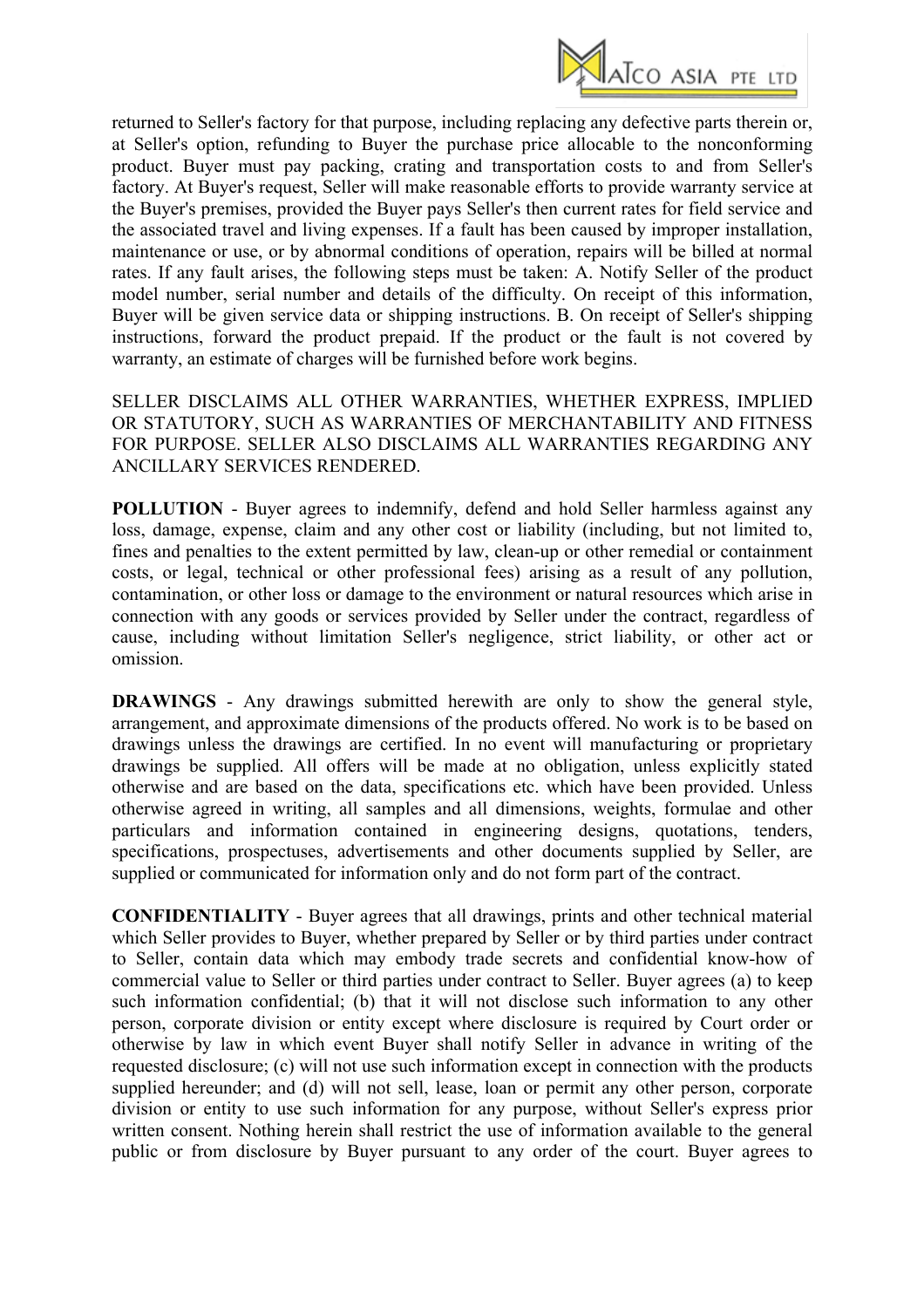

reimburse Seller for any damages resulting from Buyer's breach of this confidentiality provision.

**INTELLECTUAL PROPERTY RIGHTS** - All patents, copyrights, designs, drawings and other technical or commercial information relating to the products, including any software provided by Seller pursuant to any proposal, tender or the contract, and the intellectual property rights therein made or acquired by Seller prior to or during the preparation of the proposal or tender or in the course of work on the contract shall be and remain the exclusive property of Seller.

If a product furnished to Buyer becomes or, in Seller's opinion, may become the subject of any claim, suit or proceeding for infringement of any intellectual property rights, Seller may at its option and expense (i) obtain for Buyer the right to use, lease or sell the product, (ii) replace the product, (iii) modify the product, or (iv) Remove the product and refund the purchase price paid by Buyer less a reasonable amount for use, damage or obsolescence. Seller will not be liable for any infringement arising from the combination of products or from the use of a product in practising a process. Seller's total liability to Buyer will not, under any circumstances exceed the purchase price paid for the allegedly infringing product. Buyer agrees, at its expense, to protect and defend Seller against any claim of intellectual property right infringement arising from compliance with Buyer's designs, specifications or instructions and to hold Seller harmless from damages, costs and expenses attributable to any such claim.

**INDEMNITY & INSURANCE** - Buyer agrees to defend, indemnify and hold the Seller (and its agents, representatives, employees, officers, related companies, successors and assigns, and customers) harmless from all claims, demands, actions, damages and liabilities (including legal fees and consequential and incidental damages) arising out of any injury (including death) to any person or damage C any property in any way connected with any act or omission of Buyer, its agents, employees, or subcontractors.

**LIMITATION OF DAMAGES** - IN NO EVENT SHALL SELLER BE LIABLE, IN CONTRACT, TORT, STRICT LIABILITY, LAWS RELATING TO THE PROTECTION OF THE ENVIRONMENT, OR UNDER ANY OTHER LEGAL THEORY, FOR INCIDENTAL, INDIRECT, SPECIAL OR CONSEQUENTIAL DAMAGES, REGARDLESS OF WHETHER IT WAS INFORMED ABOUT THE POSSIBILITY OF SUCH DAMAGES, AND IN NO EVENT SHALL SELLER'S TOTAL AGGREGATE LIABILITY HEREUNDER EXCEED AN AMOUNT EQUAL TO THE CONTRACT PRICE.

**WAIVER** - No failure to exercise and no delay in exercising on the part of Seller any right, power or privilege hereunder will operate as a waiver thereof nor will any single or partial exercise of any right, power or privilege hereunder preclude further exercise of the same right, power or privilege.

**VALIDITY OF PROVISIONS** - In the event any provision or any part or portion of any provision of these Terms and Conditions shall be held to be invalid, void or otherwise unenforceable, such holding shall not affect the remaining part or portions of that provision, or any other provision hereof.

**FORCE MAJEURE** - If performance of any obligation under the contract (other than an obligation of Buyer to make payment) is prevented, restricted or delayed by any act of God,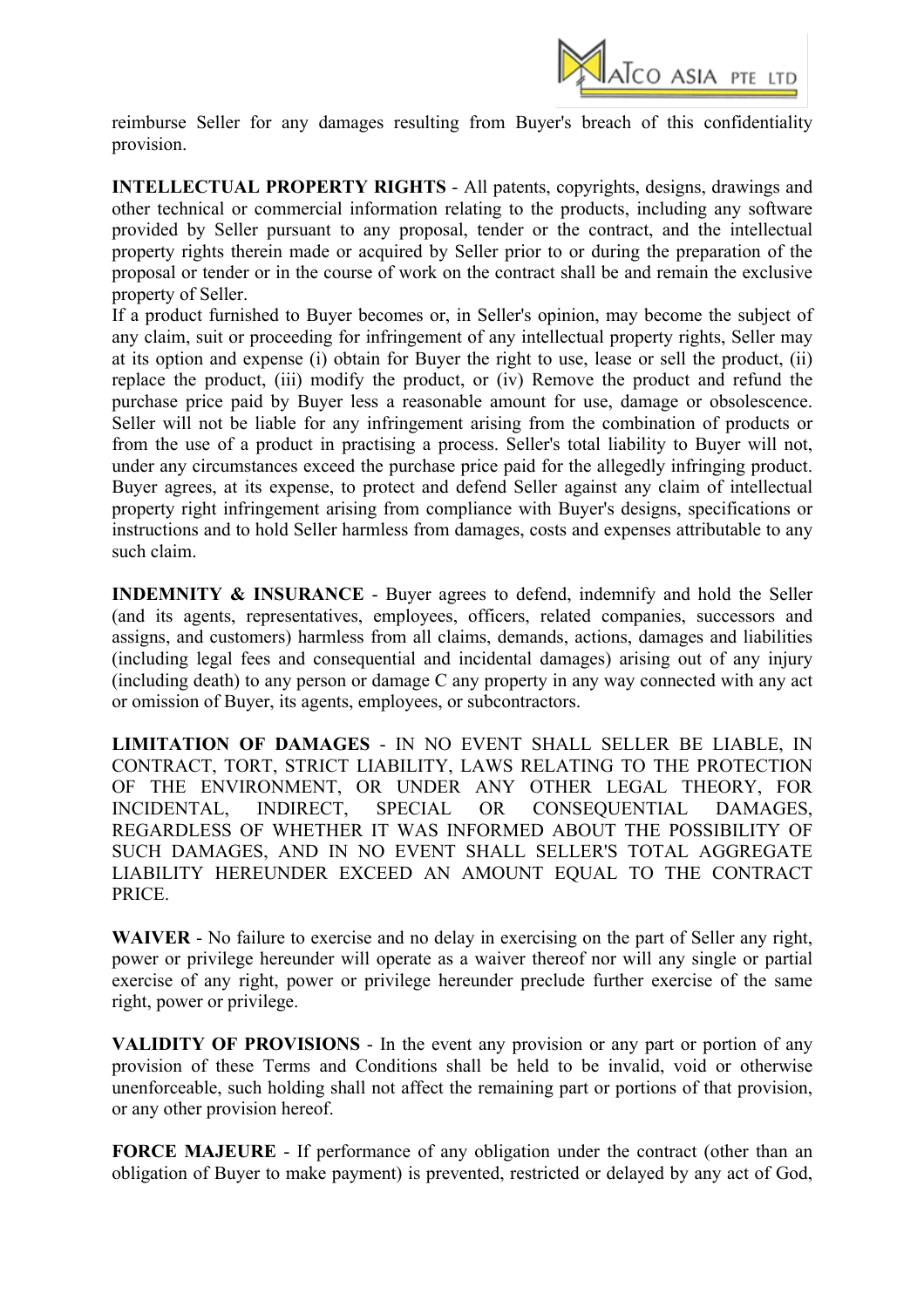

act or omission of government or regulatory body, war, hostilities, industrial dispute at either party's premises or elsewhere, failure or delay in source of supply of materials or equipment, fire, explosion, accident or breakdown of essential machinery or equipment or by any cause (whether Similar or not to any of the above events) beyond the reasonable control of the party whose performance is affected which for the avoidance of doubt includes any Sub-contractor or supplier of Seller, then that party shall be excused from and shall not be liable for failure in performance to the extent of that prevention, restriction or delay and the time for performance shall be extended accordingly. If performance is delayed for more than 120 days by any cause referred to above and the parties have not agreed upon a revised basis for continuing the contract at the end of the delay, then either party may after that period and while the cause of the non-performance still exists terminate the contract by giving not less than 30 days' notice in writing to the other party, in which event the termination provisions set out below shall apply.

**SUSPENSION** - If Buyer fails to make any payment when due or to perform on time any of its other obligations under this contract Seller shall be entitled to suspend performance of the contract until the failure is remedied.

**TERMINATION** - Seller shall be entitled to terminate the contract in the event Buyer is in breach of any of its obligations hereunder and fails to remedy the breach within twenty eight (28) calendar days after receiving written notification thereof from Seller or if Buyer goes into liquidation, receivership, administration or makes any voluntary arrangement with any of its creditors. Any termination of the contract in accordance with the terms hereof shall become effective upon service of a written notice of termination on the other party. Upon termination, howsoever arising, Seller shall be entitled forthwith to suspend any further deliveries under the contract without any liability to Buyer. Within 14 days of such a notice of termination, howsoever arising, Buyer shall pay to Seller.

- the outstanding balance of the contract price for products which have been delivered and for those products which are then capable of being delivered, and
- the costs incurred or committed by Seller up to the date of notice of termination in performing work on products which are not then in a deliverable state plus a reasonable margin to be agreed between the parties which shall not be less than 15%, and
- the costs reasonably incurred by Seller as a result of the termination.

This obligation shall not, however, apply in respect of deficient or delayed products and in respect of which Buyer has terminated the contract by reason of the Seller's continual failure to remedy the deficiency or delay.

**STORAGE** - If Buyer does not take delivery of products within 7 days of notification that they are ready for delivery Seller shall be entitled on behalf of Buyer to put the products into storage at Buyer's expense. Seller shall be deemed to have delivered such products to Buyer on storage and shall be entitled to payment on presentation of the warehouse receipt in place of any bill of lading or similar document otherwise required under the contract. Risk shall pass to the Buyer on storage, but title shall only pass in accordance with the title provision set out above.